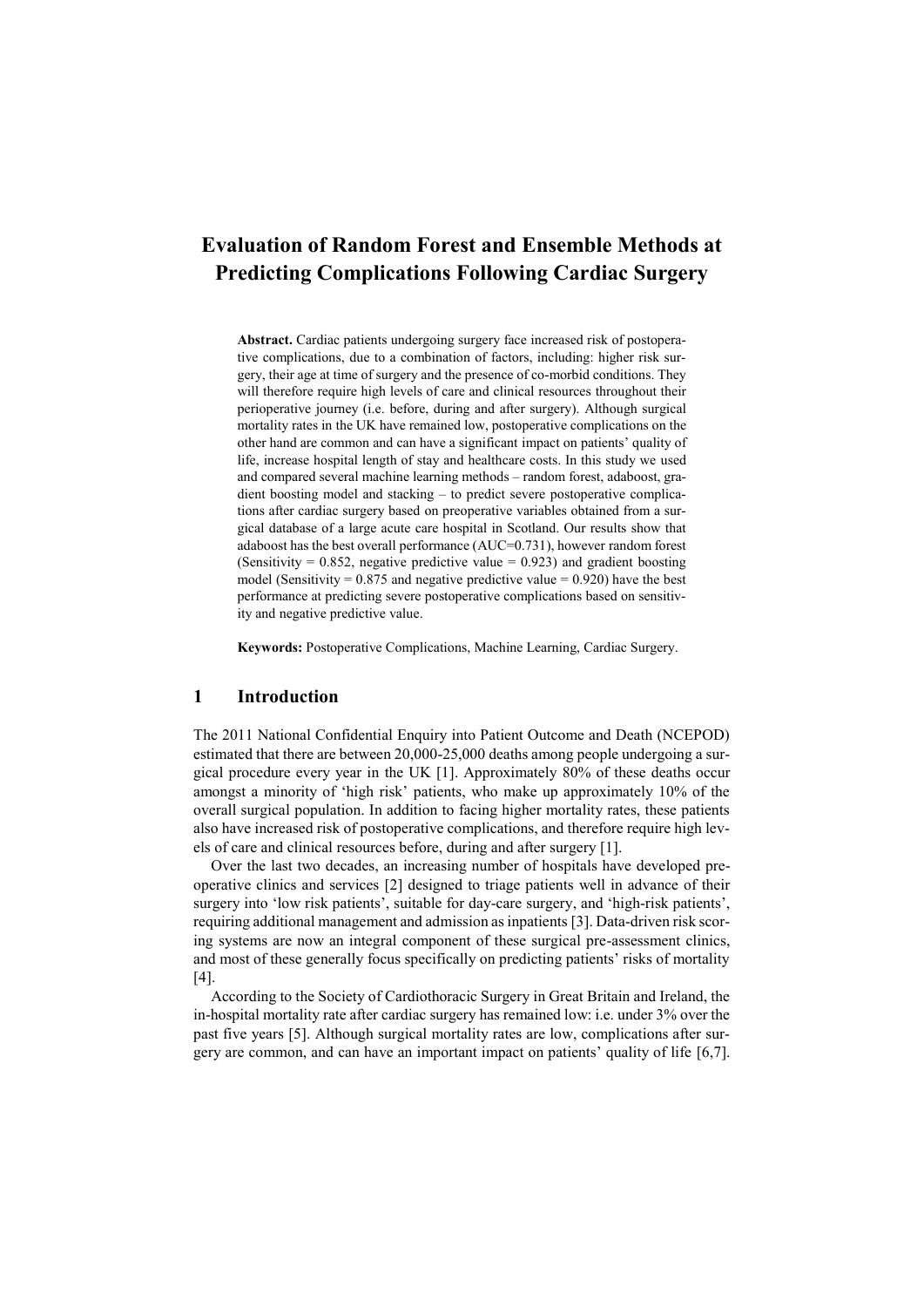Surgical complications can also increase hospital length of stay [8–10] and healthcare costs [11–13]. Hence, a robust and reliable predictive model for postoperative complications would prove extremely useful for managing patient flows and clinical resources in surgical care.

There are currently no validated surgical risk scoring systems available which can predict generic surgical complications and their severity [4,14]. In order to explore the feasibility of developing such a scoring system, we have previously explored various machine learning methods, such as logistic regression, random forest, naïve Bayes and bootstrap aggregated classification and regression trees at predicting severe postoperative complications in our patient population. As the percentage of patients with severe postoperative complications is relatively small compared to no or other complications, we are facing an imbalanced classification problem, which is one of the biggest challenges in prediction modeling due to its presence in many real-world classification tasks [15]. There are various methods available to approach this, including modifying existing algorithms to take into account the significance of positive examples [16] and using methods to balance datasets, such as Synthetic Minority Over-sampling Technique (SMOTE) [17].

In this paper we are presenting our results from another approach: the use of ensembles of classifiers, which has been shown to have a better performance when approaching class imbalance problems [18]. Ensembles are designed to increase the accuracy of a single classifier by training several different classifiers and combining their decisions to output a single class label [19]. The range of methods which were evaluated and compared include: random forest and ensemble methods.

This paper is structured as follows: we describe our methods in Section 2, provide our results in Section 3 and discuss the relevance of our findings in Section 4.

## **2 Methods**

#### **2.1 Study Setting, Cardiac Surgery Data and Categorization of Complications**

**Setting.** This project was conducted with the Golden Jubilee National Hospital (GJNH)<sup>1</sup>, Clydebank, Scotland. GJNH is a state-of-the art tertiary referral center, carrying out a range of major surgical procedures (general, cardiac, orthopedic and thoracic surgery) with a commitment to reducing patient national waiting times across the National Health Service (NHS) in Scotland, while striving to deliver the highest quality of care. The hospital has 15 operating theatres. In 2016/17 GJNH carried out a total of 40,929 inpatients, day cases and diagnostic examinations.

**Study Ethics & Data.** This study was approved by our Institution's Research and Development Review Board and classified as an anonymized data study covered by Caldicott status. Data about cardiac procedures were obtained from a clinical audit database

 $\overline{a}$ 

2

<sup>1</sup> https://www.nhsgoldenjubilee.co.uk/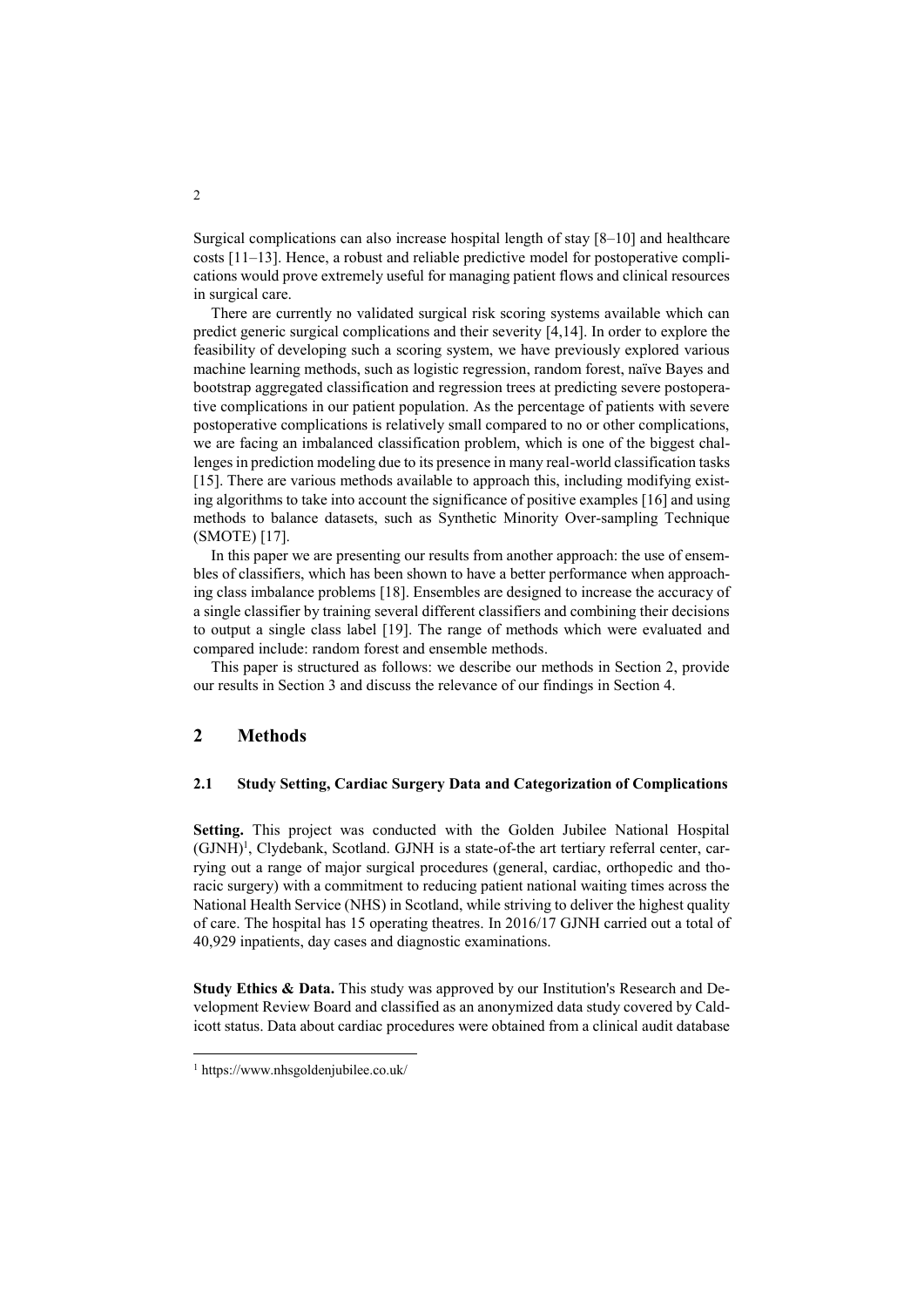called the Cardiac, Cardiology and Thoracic Health Information system (CaTHI). The database consists of cardiac, cardiology and thoracic patients' diagnostics, surgical procedures and discharge information. All admissions in cardiac surgery between 1st April 2012 and 31st March 2016 were recorded in the CATHI database, adding up to a total of n=3838 admissions. All patients reported in the CaTHI database received a treatment. In the analysis, only patients undergoing coronary artery bypass graft (CABG), valve and combined CABG and valve surgery were included in the study, the final study sample being n=3700 clinical records.

Being a clinical audit database, most variables in the CaTHI database were consistently recorded. In cases where categorical variables had missing data, the blank fields were coded as "Unknown". The variables with "Unknown" entries included renal impairment (43.38% unknown), rhythm (7.97%), smoking status (36.24%), and left main stem disease (48.76%). If a numerical variable was not recorded consistently, the variable was excluded from the analysis. The only variable excluded for that reason was preoperative hemoglobin level.

Therefore, the final dataset used for our analysis consists of 25 preoperative variables<sup>2</sup>, including patient characteristics, preoperative variables about patients' cardiac status and comorbidities, as well as other surgical variables. Three of the variables (age, preoperative serum creatinine and body mass index (BMI)) are numerical variables, the rest of them are categorical.

**Categorization of Complications.** With the assistance of a panel of consultant cardiac anesthetists and surgeons in GJNH, we categorized complications reported in the CaTHI database into four discreet categories (no/mild/moderate/severe) based on their impact on hospital length of stay, patients' quality of life and cost of care. The categorization was subsequently cross-referenced with findings from a literature review we have conducted in relation to risk scoring of perioperative complications. The categorization task resulted in 3 categories of complications (mild/moderate/severe), including: 17 types of mild complications, 42 moderate complications and 19 severe complications.

#### **2.2 Model Development**

l

In this study, we have focused on developing a predictive model for solving a binary classification task: i.e. whether or not a patient is likely to have a severe postoperative

<sup>2</sup> Variables include: age, sex, diabetes, body mass index, smoking, neurological dysfunction, congestive cardiac failure, previous myocardial infarction, active endocarditis, hypertension history, New York Heart Association grade, angina status, rhythm of the heart, left ventricular function, left main stem disease, extra-cardiac arteriopathy, pulmonary disease, creatinine levels, renal function, surgical priority, critical preoperative state, surgical procedure, previous operations, previous percutaneous coronary intervention.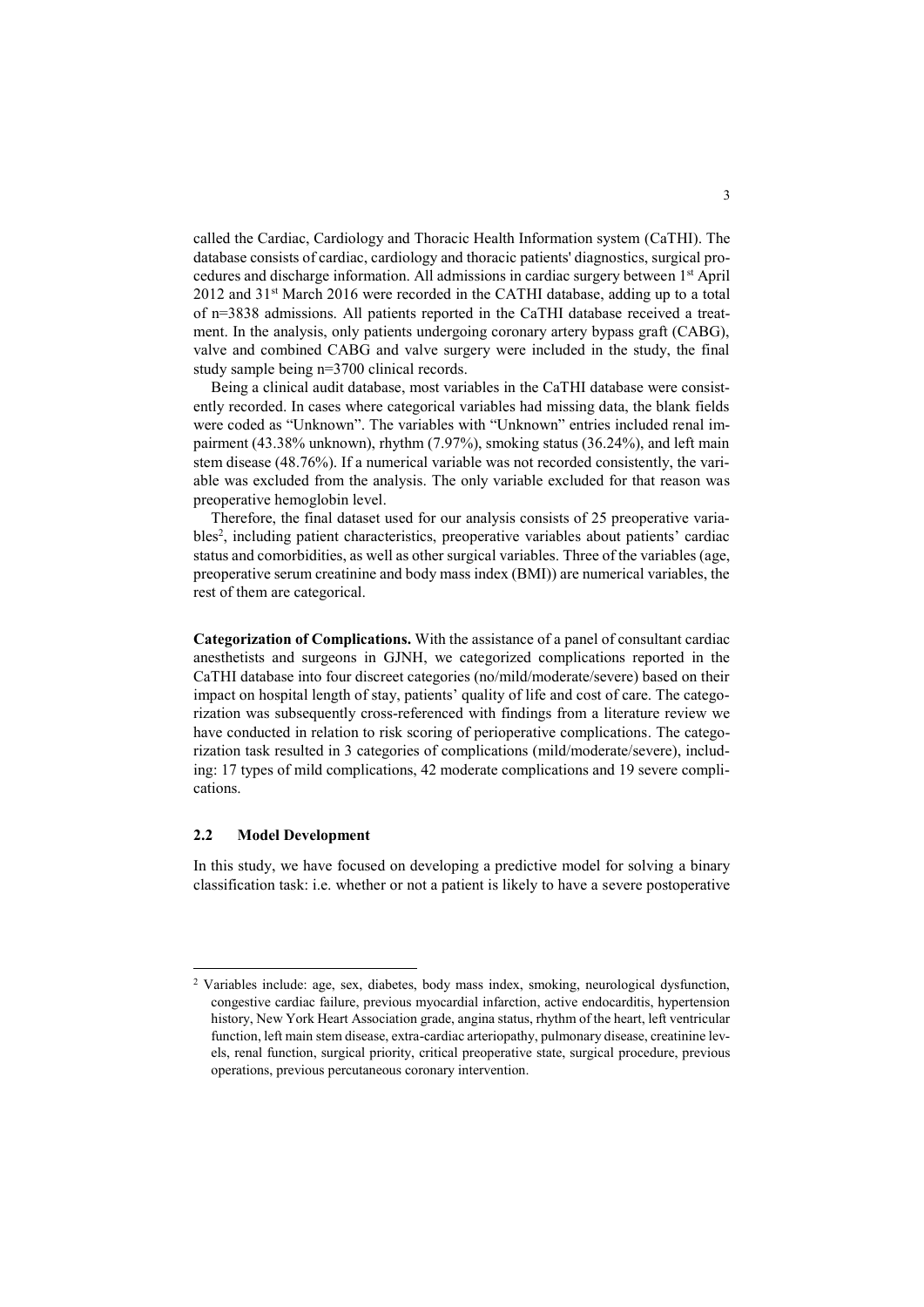complication ('yes' or 'no or other')<sup>3</sup>. The reason why we chose to focus on predicting sever complications in the first instance is due to the fact that these have the most detrimental impact to patients and on the use of clinical resources (e.g. such as requiring additional procedures to manage the complication or increasing hospital length of stay).

As this is an imbalanced classification problem involving both categorical and numerical variables, we used machine learning methods appropriate for this kind of data analysis: *random forest*, *adaboost*, *gradient boosting model* and *two stacked models*. All analysis was conducted with statistical package R version 3.5.0.

**Random Forest, Adaboost and Gradient Boosting.** The random forest, adaboost and gradient boosting models were developed using *k*-fold cross-validation, where the training data (n=2479 records) was randomly partitioned into *k* sub-sets of approximately equal sizes. At each *k* iteration one of the folds is chosen as the test set and the remaining *k-1* are used for the training.

This method often results in a less biased and less optimistic estimate of the model than other methods. In this study we use 5-fold cross-validation, as is generally recommended in the literature [20].

For random forest, the package 'randomForest' version 4.6-14 [21] was used with the number of trees set at n=200. The adaboost model was developed using the package 'fastAdaboost' version 1.0.0 [22], which implements Freund and Schapire's Adaboost.M1 algorithm [23], and for which we conducted n=40 iterations. For the gradient boosting model, the package 'gbm' version 2.1.5 [24] was used, which uses the Friedman's gradient boosting algorithm [25]. The number of trees was chosen to be n=1000 and the shrinkage parameter as 0.01. For these three models, we evaluated the performance using a separate set of testing data (n=1221 records).

**Stacked Models. T**he appropriate base learners for our data that were included in our stacked models were *generalized linear model* [26], *random forest* [27], *naïve Bayes*  [28] and *bootstrap aggregated classification and regression trees (Bagging CART)*  [29]. We firstly generated k-fold cross-validated predicted values from the base learners to generate the training data for the metalearner algorithm. The training set (n=1850 records) was used to develop our base learners. Then a validation set (n=925 records) was used to create the level one dataset. The base learners and the ensemble were then evaluated using the testing dataset (n=925 records). In this study we compared two different metalearner algorithms: random forest and generalized linear model. All analysis for the stacked models was done using the package 'caret' version 6.0-81 [30].

l

<sup>&</sup>lt;sup>3</sup> Severe complications in this study include: Acute renal failure, deep sternal wound infection, septicemia, transient stroke, tracheostomy, cardiac arrest, permanent stroke, severe heart failure, adult respiratory distress syndrome, multi-organ failure, mesenteric infarction, required laparotomy, severe pulmonary edema, left ventricular wall dissection, hepatic failure, reopening requiring coronary artery bypass graft, paraparesis, and amputation.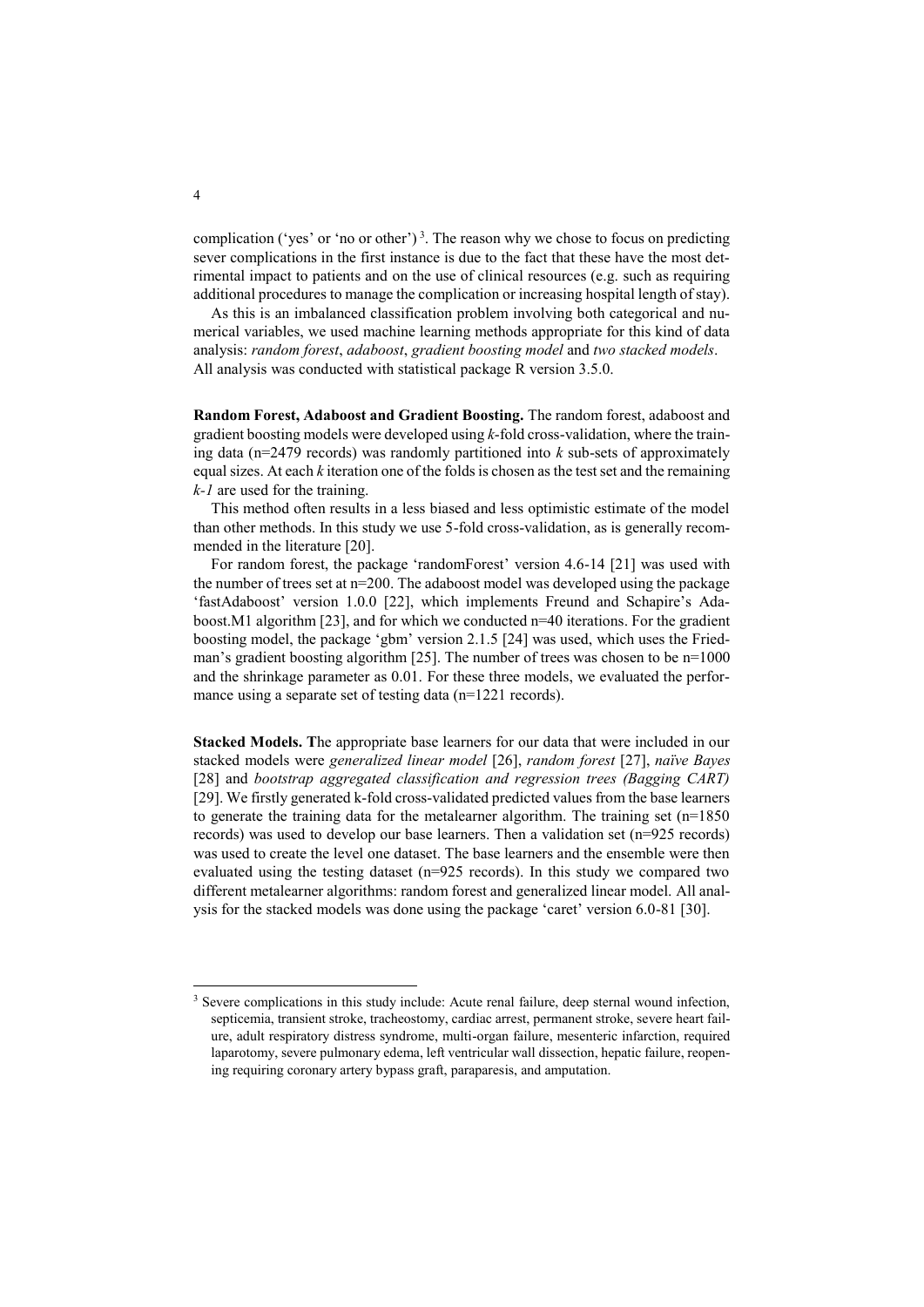#### **2.3 Model Evaluation and Performance Measures**

The models were evaluated based on the area under the receiver operating characteristic (ROC) curve (AUC), sensitivity (a.k.a. recall), specificity (a.k.a. true negative rate), and positive (PPV) and negative predictive value (NPV). As this is an imbalanced classification problem, where the prevalence of severe postoperative complications is small compared to *'no or other'* complications, using these performance measures help us avoid the accuracy paradox [31].

As the aim of this study is to predict severe complications, we are aiming for the highest sensitivity and negative predictive value as possible. This is to ensure that the model recognizes as many patients with severe complications as possible *(i.e. sensitivity)* and in case of negative testing: to ensure that the probability that the patient actually does not have a severe complication is high *(i.e. negative predictive value).*

## **3 Results**

#### **3.1 Population Characteristics**

In our study sample of n=3700 clinical records and using the classification of complications described earlier in section 2.1, 48.65% of the patients had a recorded postoperative complications. Of these: 7.05% had mild complications, 36.65% moderate complications, and 4.95% severe complications after cardiac surgery.

As the prevalence for severe complications in our patient population is 4.95%, this is a highly imbalanced classification task.

Of all patients, 59.65% had a CABG, 26.49% had a valve surgery, and 13.86% had a combined CABG and valve surgery. The mean age was 66.7, with a median of 68 years. The majority of the patients were men (73.22%). Overall, 26.51% of the patients had diabetes. Based on body mass index, 42.46% of the patients were obese, 40.22% were overweight, 16.47% had a normal weight and 0.85% were underweight. Slightly less than a quarter of the patients (22.71%) had never smoked, 11.70% were current smokers, 29.35% were ex-smokers and for 36.24% of the patients the smoking status was unknown. The patient characteristics for patients with severe and no or other complications can be found from Table 1.

**Table 1.** Patient characteristics for patients with 'severe' and 'no or other' complications. For numerical variables: median, mean and standard deviation are provided, for categorical variables: frequencies and percentages are provided.

| Variable                      | Severe               | No or Other             |
|-------------------------------|----------------------|-------------------------|
|                               | $N=183$              | $N = 3517$              |
| Age (median, mean $\pm$ SD)   | $71.5,69.7 \pm 11.1$ | 68, 66.5 $\pm$ 10.7     |
| Sex: Female $(\% )$           | 71 (38.80)           | 920(26.16)              |
| Diabetes $(\% )$              | 65 (35.52)           | 916(26.04)              |
| BMI (median, mean $\pm$ SD)   | $29.7, 29.9 \pm 5.3$ | $29.0$ , $29.5 \pm 5.1$ |
| Smoking Status: Ex-smoker (%) | 63 (34.43)           | 1023 (29.09)            |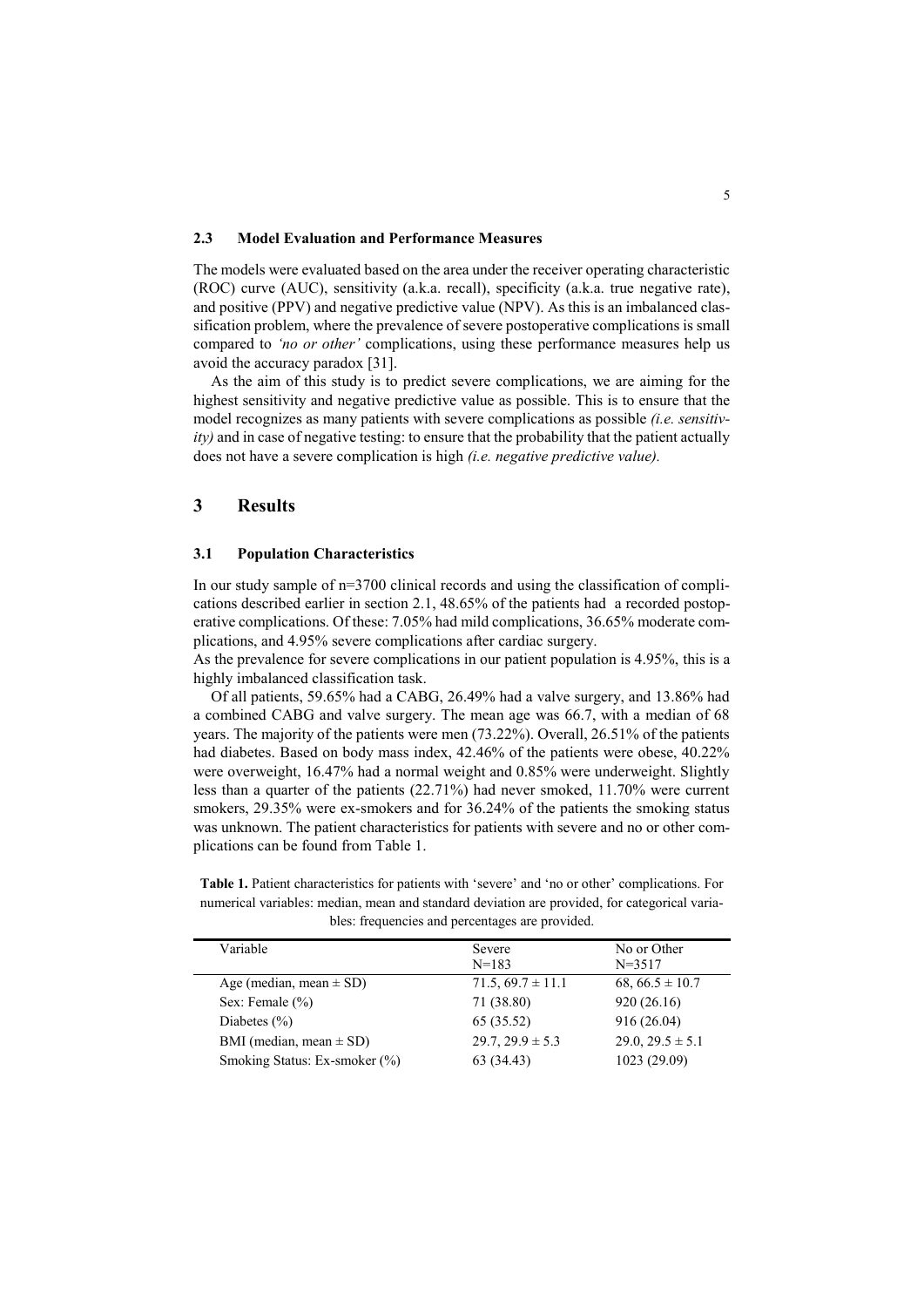| Variable                                 | Severe                 | No or Other           |  |
|------------------------------------------|------------------------|-----------------------|--|
|                                          | $N = 183$              | $N = 3517$            |  |
| Current smoker                           | 17 (9.29)              | 416 (11.83)           |  |
| Unknown                                  | 66 (36.07)             | 1275 (36.25)          |  |
| Neurological Dysfunction (%)             | 5(2.73)                | 74 (2.10)             |  |
| Congestive Cardiac Failure:              | 21 (11.48)             | 61(1.73)              |  |
| At admission (%)                         |                        |                       |  |
| Past                                     | 19 (10.38)             | 188 (5.35)            |  |
| Previous MI (%)                          | 81 (44.26)             | 1276 (36.28)          |  |
| Active Endocarditis (%)                  | 7(3.83)                | 20(0.57)              |  |
| Hypertension History (%)                 | 150 (81.97)            | 2556 (72.68)          |  |
| NYHA Grade: II (%)                       | 80 (43.72)             | 1841 (52.35)          |  |
| $\rm III$                                | 69 (37.70)             | 941 (26.76)           |  |
| IV                                       | 13(7.10)               | 84 (2.39)             |  |
| Angina Status: I (%)                     | 18 (9.84)              | 483 (13.73)           |  |
| П                                        | 66 (36.07)             | 1333 (37.90)          |  |
| $\rm III$                                | 34 (18.58)             | 572 (16.26)           |  |
| IV                                       | 8(4.37)                | 173 (4.92)            |  |
| Rhythm of the Heart: Abnormal (%)        | 141 (77.05)            | 287(8.16)             |  |
| Unknown                                  | 15(8.20)               | 280 (7.96)            |  |
| LV Function: Moderate (%)                | 37(20.22)              | 556 (15.81)           |  |
| Poor                                     | 16(8.74)               | 86 (2.45)             |  |
| Left Main Stem Disease (%)               | 23 (12.57)             | 451 (12.82)           |  |
| Unknown                                  | 88 (48.09)             | 1716 (48.79)          |  |
| Extracardiac Arteriopathy (%)            | 34 (18.58)             | 457 (12.99)           |  |
| Pulmonary Disease (%)                    | 47 (25.68)             | 651 (18.51)           |  |
| Creatinine level (median, mean $\pm$ SD) | 90.0, $101.0 \pm 64.5$ | $84.0, 91.3 \pm 56.1$ |  |
| Renal Impairment: Moderate (%)           | 41 (22.40)             | 699 (19.87)           |  |
| Severe                                   | 14(7.65)               | 172 (4.89)            |  |
| Unknown                                  | 92 (50.27)             | 1513 (43.02)          |  |
| Surgical Priority: Emergency (%)         | 5(2.73)                | 21(0.60)              |  |
| Prioritised                              | 9(4.92)                | 268 (7.62)            |  |
| Urgent                                   | 31 (16.94)             | 497 (14.13)           |  |
| Critical Preoperative State (%)          | 7(3.83)                | 35(1.00)              |  |
| Surgical Procedure: CABG (%)             | 82 (44.81)             | 2125 (60.42)          |  |
| Valve                                    | 62 (33.88)             | 918 (26.10)           |  |
| Valve and CABG                           | 40 (21.86)             | 473 (13.45)           |  |
| Previous Cardiac Surgery (%)             | 164 (89.62)            | 73 (2.08)             |  |
| Previous PCI (%)                         | 36 (19.67)             | 445 (12.65)           |  |

# **3.2 Performance of the Models**

Table 2 shows that in terms of AUC, adaboost outperforms random forest, gradient boosting and the stacked models with an AUC of 0.731. However, as our end goal is to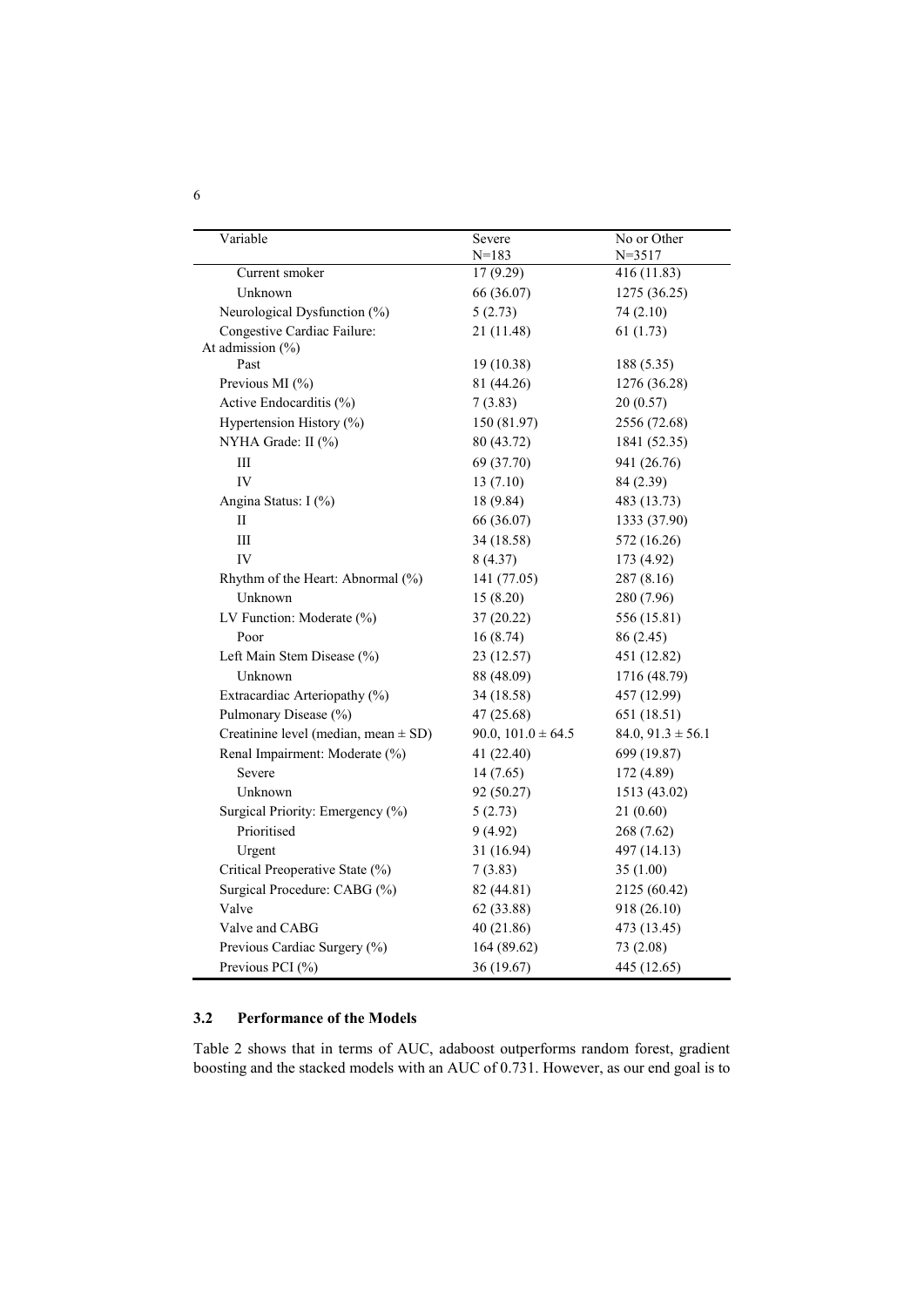develop a clinical decision support system predicting severe postoperative complications, our aim is to have the highest possible sensitivity and negative predictive value. Based on that, the GBM has the highest sensitivity of 0.875, meaning that the model recognizes patients with severe complications 87.5% of the time. The GBM also has a very high negative predictive value of 0.920, which means that if the test is negative, the probability that the patient actually does not have a severe complication is 92.0%.

**Table 2**. Area under the curve (AUC), sensitivity, specificity, positive (PPV) and negative predictive value (NPV) for the models.

| Algorithm                | AUC   | Sensitivity | Specificity | <b>PPV</b> | NPV   |
|--------------------------|-------|-------------|-------------|------------|-------|
| Random Forest            | 0.724 | 0.852       | 0.462       | 0.017      | 0.923 |
| <b>Adaboost</b>          | 0.731 | 0.738       | 0.629       | 0.021      | 0.905 |
| <b>Gradient Boosting</b> | 0.718 | 0.875       | 0.465       | 0.014      | 0.920 |
| Stacked with RF          | 0.648 | 0.321       | 0.944       | 0.044      | 0.721 |
| Stacked with GLM         | 0.655 | 0.643       | 0.639       | 0.035      | 0.897 |

Surprisingly, both stacked models had a considerably worse performance in terms of AUC compared to the other models. In addition, the stacked model with RF has a very low sensitivity and very high specificity, which would not be useful in clinical applications.

As the random forest and gradient boosting models have the highest sensitivities and negative predictive values, we further investigated these two models. To assess which variables are the most important, for random forest we calculated at the Gini importance measure and for gradient boosting model we calculated the relative influence (Table 3).

Both of these models show — with some differences in ordering — that preoperative creatinine, BMI, age, angina status and smoking are the most important variables when predicting severe complications. These results are also supported by findings from the literature: elderly patients are at a greater risk of postoperative complications, especially for bleeding, infections, neurologic and renal problems [32].

| <b>Table 3.</b> The importance measures for the top five variables of Gradient Boosting Model |
|-----------------------------------------------------------------------------------------------|
| (GBM) and Random Forest (RF).                                                                 |

| Variable           | <b>GBM</b><br>(relative influence) | RF<br>(Gini importance) |
|--------------------|------------------------------------|-------------------------|
| Pre.Op. Creatinine | 17.93                              | 31.89                   |
| BMI                | 16.41                              | 35.24                   |
| Age                | 10.25                              | 28.90                   |
| Angina Status      | 6.90                               | 13.27                   |
| Smoking            | 6.57                               | 12.04                   |

Patients with a higher BMI have increased risk of wound infection, blood loss and acute kidney injury [33]. Angina status is shown to be a significant predictor of long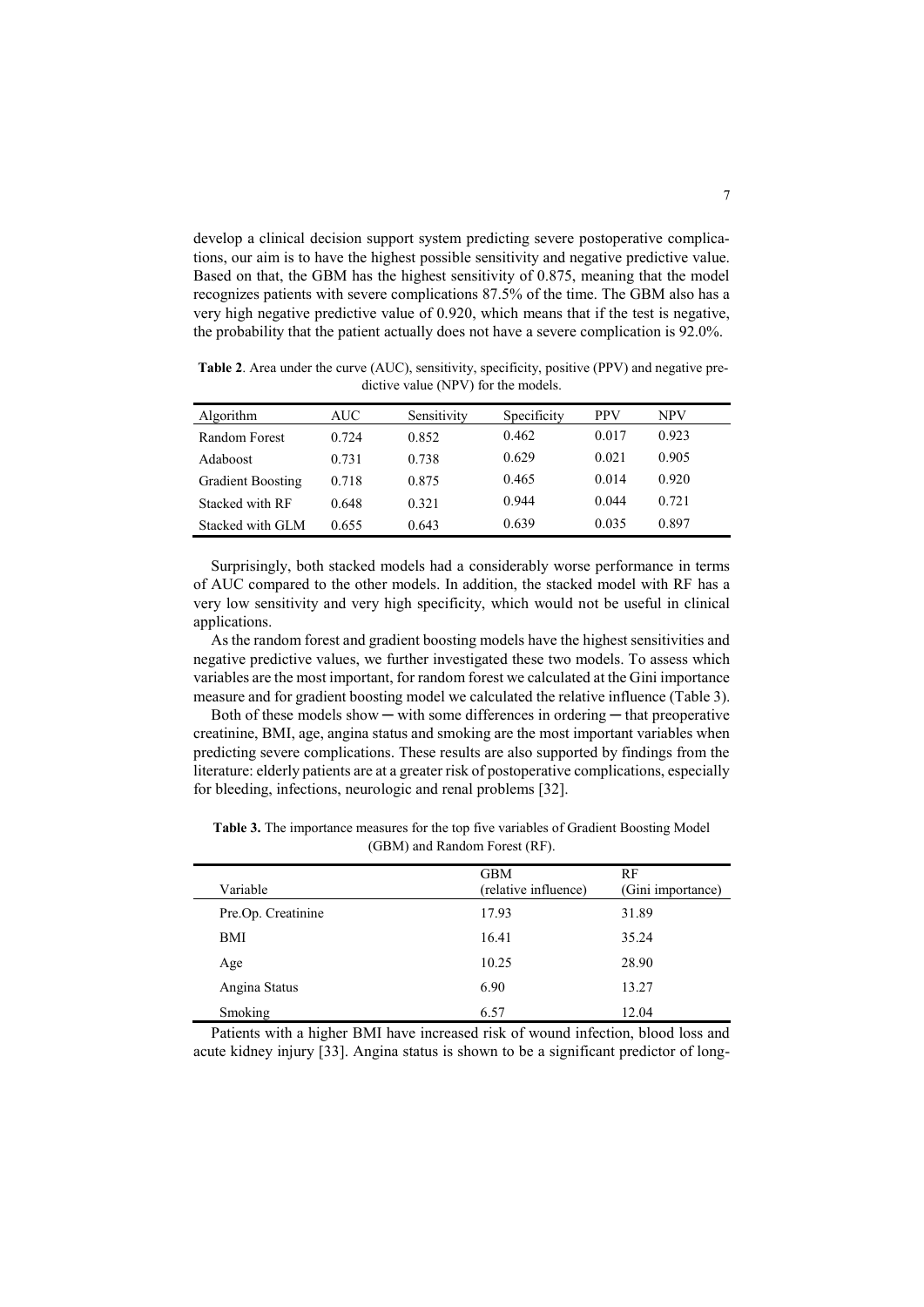term mortality [34]. Persistent smokers have a higher incidence of pulmonary complications [35] and also slower wound healing following CABG surgery [36].

### **4 Discussion**

Our study found that postoperative complications are common (48.65% in our study population) and the most severe of these  $-$  although less frequent at  $4.95\%$   $-$  can have a significant impact on episodes of care and use of clinical resources as well as being potentially devastating for patients' quality of life after surgery. It is therefore essential that adequate systems are developed within clinical care in order to better plan and mitigate these instances of severe perioperative complications.

Our findings from the literature identified five cardiac preoperative risk prediction models commonly used in clinical practice. These include: logistic European System for Cardiac Operative Risk Evaluation (EuroSCORE) [37], EuroSCORE II [38], the Initial Parsonnet Score [39], the Society of Thoracic Surgeons (STS) score [40,41] and the Cleveland Clinic Score [42]. The first three were developed to predict 30-day mortality, and the latter two were developed to predict mortality as well as some complications. All of these models were developed using logistic regression. In spite of these scores being initially developed to predominantly predict postoperative mortality, some studies have been carried out to assess the use of these scoring systems to predict combinations of postoperative complications [32,43–50].

Looking at the AUC, our adaboost model outperforms all aforementioned studies, apart from Parsonnet score in one study [43] and STS score another study [50], where these scores have a similar performance with the adaboost model (AUC=0.73). Our random forest model has a similar performance to EuroSCORE and EuroSCORE II in one study (AUC=0.72 for both) [50]. Even though our GBM model has the lowest performance out of these three in our study, it still outperforms the commonly used risk models in most aforementioned studies, apart from EuroSCORE, EuroSCORE II, STS [50] and Initial Parsonnet [43] in two studies.

**Performance Measures.** Even though the adaboost model has the highest AUC, the performance of sensitivity and negative predictive value are the most important for the purpose of developing a decision support application for severe complications. A model with a high specificity can be used to rule out patients who do not need specific treatment [51]. However, our aim is to develop a model which can identify which patients are more likely to develop severe postoperative complications, in order to improve care planning, management and monitoring. Having a higher negative predictive value, meaning the patient probably does not have the disease when the test is negative, reassures the provider of the treatment to do no harm.

Some of the previously mentioned papers evaluating the commonly used preoperative risk tools predicting complications have similar results based on AUC as our models. However, these studies have not reported other performance measures such as sensitivity, specificity, PPV and NPV.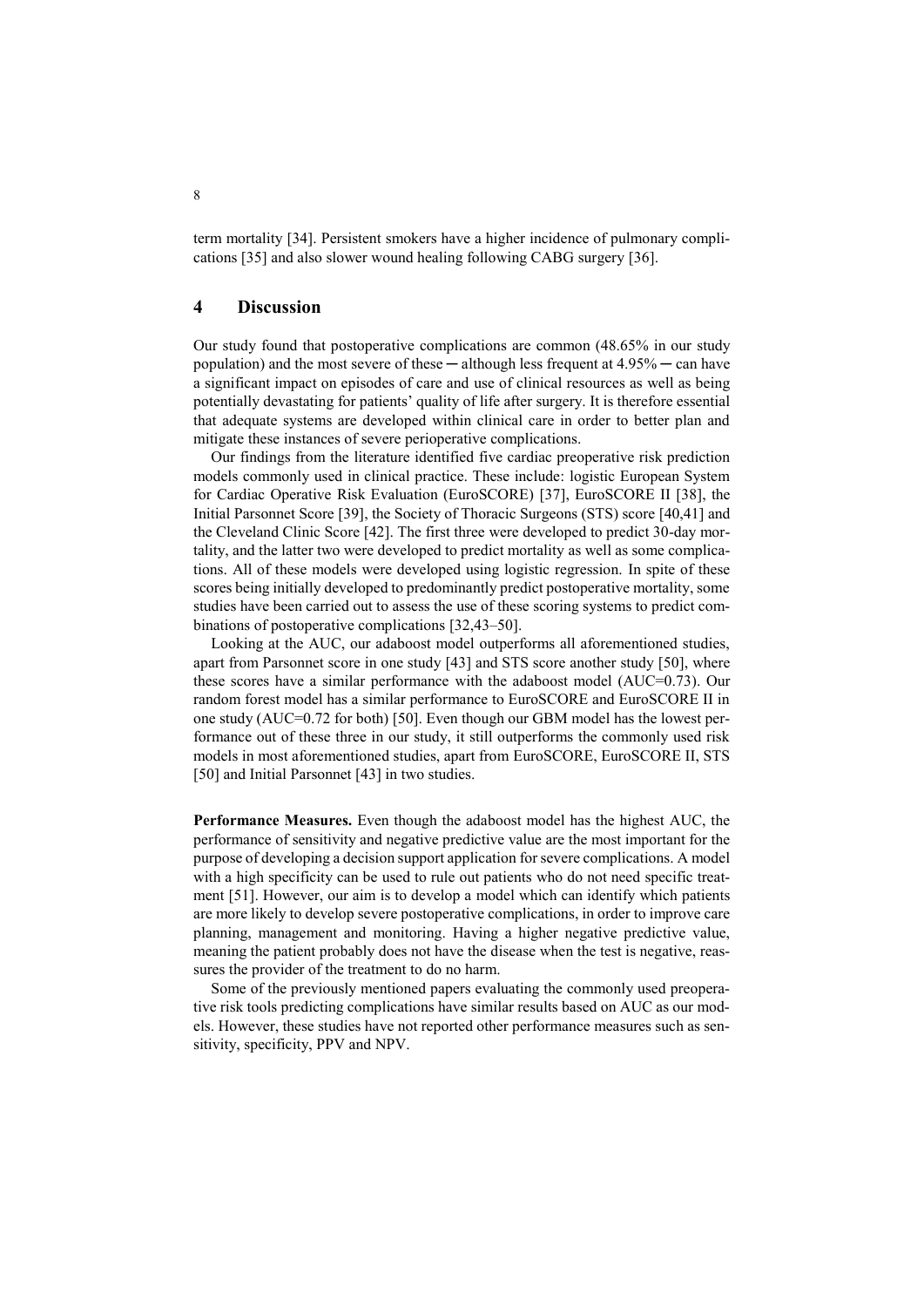**Current Challenges in Predicting Postoperative Complications.** At present a major obstacle in predicting postoperative complications is that there is currently no single nomenclature of surgical complications; unlike for clinical diagnosis (i.e. the International Statistical Classification of Diseases, ICD-10<sup>4</sup> ). Due to that, when comparing our results with the literature, all of the aforementioned studies have a different definition for "morbidity", which includes a different set of combined complications. The reporting of different complication outcomes in the scientific literature therefore prevents the objective comparison of the performance of these predictive risk models.

It is also worth mentioning that common risk scoring systems were developed using logistic regression. Logistic regression based models have demonstrated very good performance when applied at the population level [37,38], i.e.: their prediction accuracy generally performs well when applied to broad group or categories of patients. However, the prediction performance of these models at the 'individual' level is in fact far less satisfactory [53].

**Conclusion and Future Work.** In this study, we have highlighted how the use of machine learning techniques could be applied to the problem of predicting postoperative complications and compared the performance of several approaches.

Through our analysis we found two machine learning models suitable for predicting severe postoperative complications: random forest and gradient boosting model based on sensitivity (0.852 and 0.875, respectively) and negative predictive value (0.923 and 0.920, respectively). Either of these models could help a clinician to identify patients who are at risk of having severe postoperative complications in order to allocate resources or avoid high-risk treatments. In order to develop a usable clinical decision support system that relies on the models developed in this study, a further validation study needs to be undertaken.

#### **References**

 $\overline{a}$ 

1. Findlay GP, Goodwin APL, Protopapa K, Smith NCE, Mason M. *Knowing the Risk: A Review of the Peri-Operative Care of Surgical Patients*. London, 2011.

2. Bouamrane M-M, Mair FS. Implementation of an integrated preoperative care pathway and regional electronic clinical portal for preoperative assessment. *BMC Medical Informatics and Decision Making* 2014; **14**.

3. Bouamrane M-M, Mair FS. A study of clinical and information management processes in the surgical pre-assessment clinic. *BMC Medical Informatics and Decision Making* 2014; **14**.

4. Moonesinghe SR, Mythen MG, Das P, Rowan KM, Grocott MP. Risk stratification tools for predicting morbidity and mortality in adult patients undergoing major surgery: qualitative systematic review. *Anesthesiology* 2013; **119**: 959–81.

5. SCTS. Blue Book Online. *Blue Book Online*, 2016. http://bluebook.scts.org/.

<sup>4</sup> <http://apps.who.int/classifications/icd10/browse/2010/en>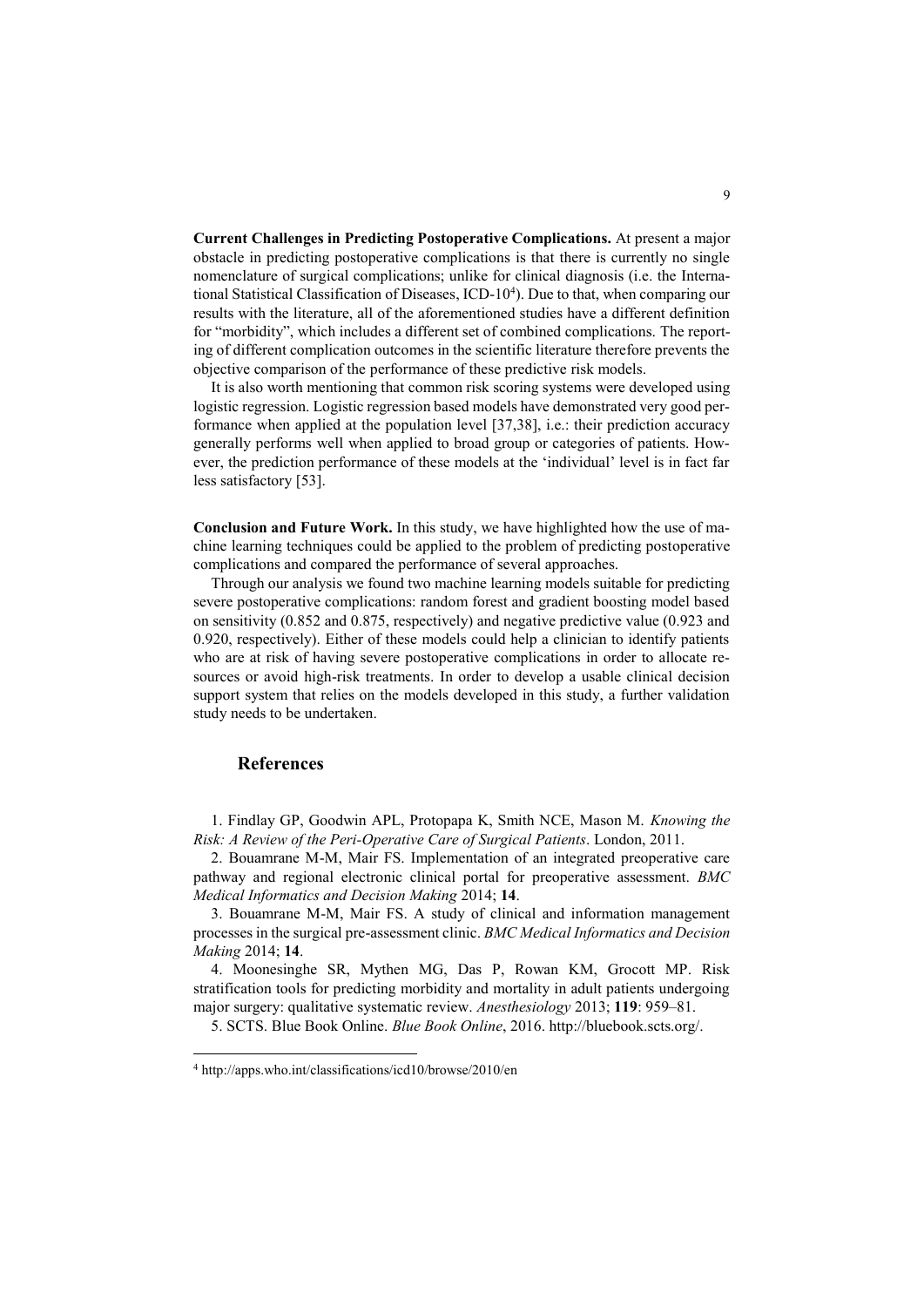6. Maillard J, Elia N, Haller CS, Delhumeau C, Walder B. Preoperative and early postoperative quality of life after major surgery - A prospective observational study. *Health and Quality of Life Outcomes* 2015; **13**: 12.

7. Pinto A, Faiz O, Davis R, Almoudaris A, Vincent C. Surgical complications and their impact on patients' psychosocial well-being: A systematic review and metaanalysis. *BMJ Open* 2016; **6**.

8. Al-Sarraf N, Thalib L, Hughes A et al. The effect of preoperative renal dysfunction with or without dialysis on early postoperative outcome following cardiac surgery. *International Journal of Surgery* 2011; **9**: 183–7.

9. Knapik P, Ciesla D, Borowik D, Czempik P, Knapik T. Prolonged ventilation post cardiac surgery - tips and pitfalls of the prediction game. *Journal of Cardiothoracic Surgery* 2011; **6**: 158.

10. Ruel M, Chan V, Boodhwani M et al. How detrimental is reexploration for bleeding after cardiac surgery? *The Journal of Thoracic and Cardiovascular Surgery* 2018; **154**: 927–35.

11. Eappen S, Lane BH, Rosenberg B et al. An Electronic Reprint Relationship Between Occurrence of Surgical Complications and Hospital Finances Relationship Between Occurrence of Surgical Complications and Hospital Finances. *JAMA* 2013; **309**: 1599–606.

12. Wang FD, Chang CH. Risk factors of deep sternal wound infections in coronary artery bypass graft surgery. *The Journal of cardiovascular surgery* 2000; **41**: 709–13.

13. Salehi Omran A, Karimi A, Ahmadi SH et al. Superficial and deep sternal wound infection after more than 9000 coronary artery bypass graft (CABG): incidence, risk factors and mortality. *BMC infectious diseases* 2007; **7**: 112.

14. Barnett S, Moonesinghe SR. Clinical risk scores to guide perioperative management. *Postgraduate Medical Journal* 2011; **87**: 535–41.

15. Yang Z, Tang WH, Shintemirov A, Wu QH. Association Rule Mining-Based Dissolved Gas Analysis for Fault Diagnosis of Power Transformers. *IEEE Transactions on Systems, Man and Cybernetics, Part C (Applications and Reviews)* 2009; **39**: 597– 610.

16. Zadrozny B, Elkan C. Learning and making decisions when costs and probabilities are both unknown. *Proceedings of the Seventh ACM SIGKDD International Conference on Knowledge Discovery and Data Mining*. 2001: 204–13.

17. Chawla N V., Bowyer KW, Hall LO, Kegelmeyer WP. SMOTE: Synthetic Minority Oversampling Technique. *Journal of Artificial Intelligence Research* 2002; **16**.

18. Galar M, Fernandez A, Barrenechea E, Bustince H, Herrera F. A Review on Ensembles for the Class Imbalance Problem: Bagging-, Boosting-, and Hybrid-Based Approaches. *IEEE Transaction on Systems, Man, and Cybernetics - Part C: Applications and Reviews* 2012; **42**: 463–84.

19. Polikar R. Ensemble based systems in decision making. *IEEE Circuits and Systems Magazine* 2006; **6**: 21–45.

20. Bischl B, Mersmann O, Trautmann H, Weihs C. Resampling methods for metamodel validation with recommendations for evolutionary computation. *Evolutionary computation* 2012; **20**: 249–75.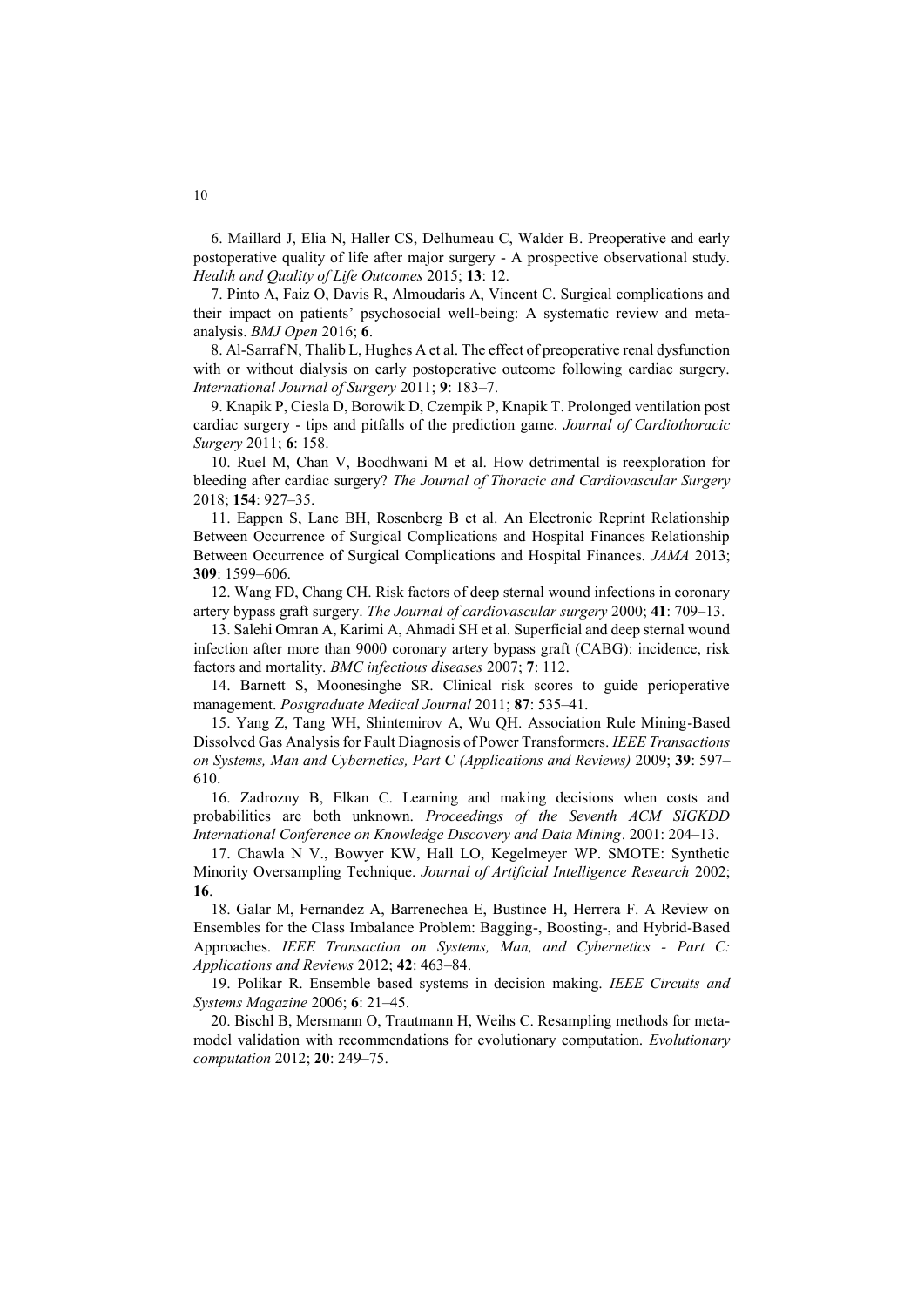21. Breiman L, Cutler A, Liaw A, Wiener M. Package "randomForest." 2018.

22. Chatterjee S. Package "fastAdaboost." 2016.

23. Freund Y, Schapire RE. Experiments with a new boosting algorithm. *The Thirteenth International Conference on Machine Learning*. 1996: 148–56.

24. Greenwell B, Boehmke B, Cunningham J. Package "gbm." 2019.

25. Friedman JH. Greedy Function Approximation: A Gradient Boosting Machine. *Annals of Statistics* 2001; **29**: 1189–232.

26. Walker SH, Duncan DB. Estimation of the Probability of an Event as a Function of Several Independent Variables. *Biometrika* 1967; **54**: 167–79.

27. Ho TK. The random subspace method for constructing decision forests. *IEEE Transactions on Pattern Analysis and Machine Intelligence* 1998; **20**: 832–44.

28. Zhang H. The Optimality of Naive Bayes. *In FLAIRS2004 Conference*. 2004.

29. Breiman L. Bagging Predictors. *Machine Learning* 1996; **24**: 123–40.

30. Kuhn M. Package "caret." 2018. https://cran.rproject.org/web/packages/caret/caret.pdf.

31. Valverde-Albacete FJ, Pelaez-Moreno C. 100% classification accuracy considered harmful: the normalized information transfer factor explains the accuracy paradox. *PLoS ONE*2014; doi https://doi.org/10.1371/journal.pone.0084217.

32. Wang TK, Li AY, Ramanathan T, Stewart RA, Gamble G, White HD. Comparison of four risk scores for comtemporary isolated coronary artery bypass grafting. *Heart, lung and circulation* 2014; **23**: 469–74.

33. Reis C, Barbiero SM, Ribas L. The effect of the body mass index on postoperative complications of coronary artery bypass grafting in elderly. *Revista brasileira de cirurgia cardiovascular* 2008; **23**: 524–9.

34. Kaul P, Naylor CD, Armstrong PW, Mark DB, Theroux P, Dagenais GR. Assessment of activity status and survival according to the Canadian Cardiovascular Society angina classification. *The Canadian journal of cardiology* 2009; **25**: e225-31.

35. Ji Q, Zhao H, Mei Y, Shi Y, Ma R, Ding W. Impact of smoking on early clinical outcomes in patients undergoing coronary artery bypass grafting surgery. *Journal of Cardiothoracic Surgery* 2015; **10**.

36. Sharif-Kashani B, Shahabi P, Mandegar M-H et al. Smoking and wound complications after coronary artery bypass grafting. *Journal of Surgical Research* 2016; **200**: 743–8.

37. Roques F, Michel P, Goldstone AR, Nashef SAM. The logistic EuroSCORE. *European Heart Journal* 2003; **24**: 1–2.

38. Nashef SA, Roques F, Sharples LD et al. EuroSCORE II. *European Journal of Cardio-Thoracic Surgery* 2012; **41**: 734–44.

39. Parsonnet V, Dean D, Bernstein AD. A method of uniform stratification of risk for evaluating the results of surgery in acquired adult heart disease. *Circulation* 1989; **79**: I3-12.

40. Shroyer AL, Coombs LP, Peterson ED et al. The Society of Thoracic Surgeons: 30-day operative mortality and morbidity risk models. *The annals of thoracic surgery* 2003; **75**: 1856–64.

41. Shahian DM, O'Brien SM, Fillardo G et al. The Society of Thoracic Surgeons 2008 cardiac surgery risk models: part 1-- coronary artery bypass grafting surgery. *The*